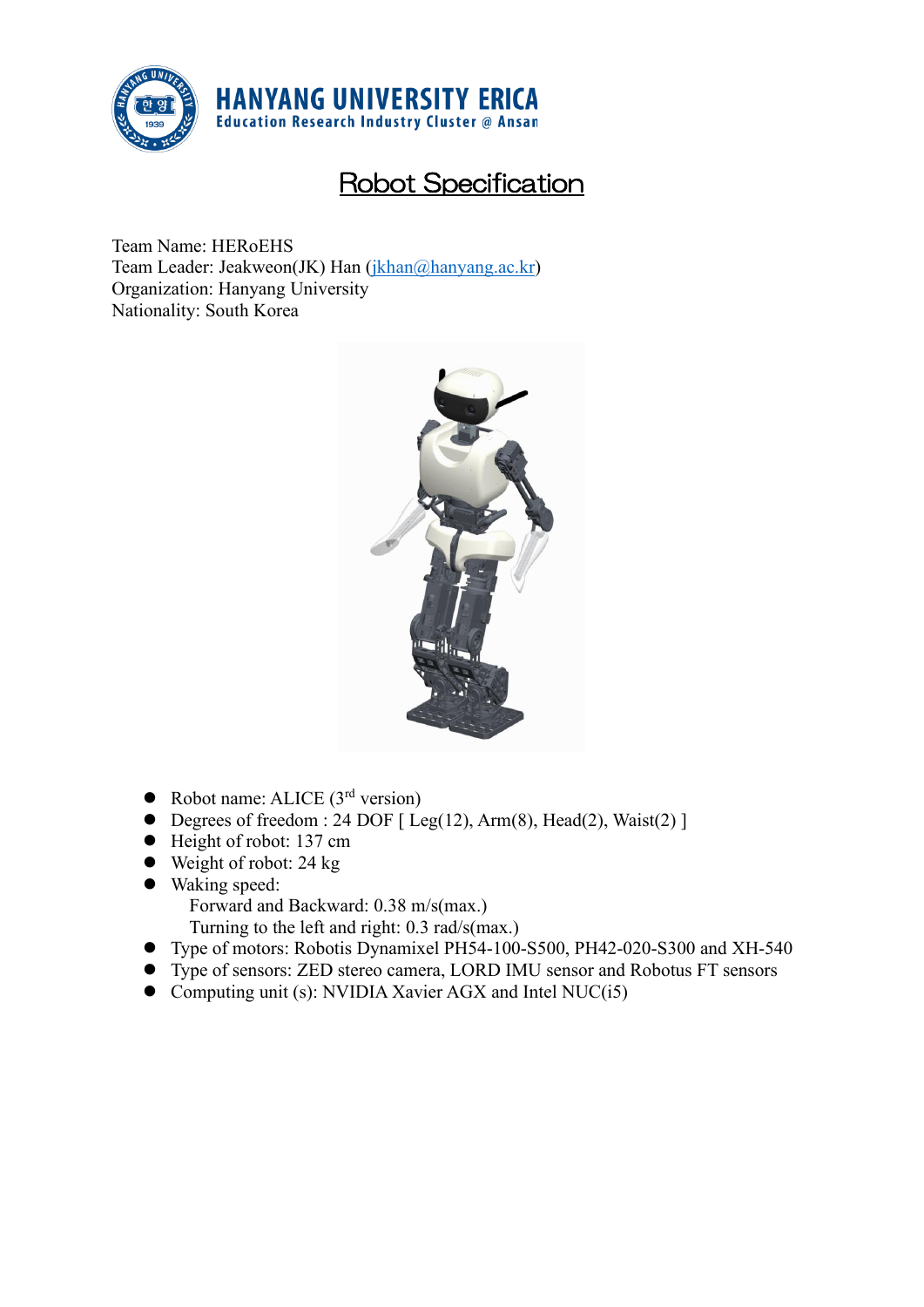

## **Appendix A**. The History of ALICE Series

ALICE is an Artificial Learning Intelligent robot for Culture and Entertainment. ALICE has been developed since 2018. It was designed as a female-type robot. We did this to make users feel comfortable when they encounter the robot. As a result, ALICE is made as a human-friendly robot. ALICE1 participated in the RoboCup 2018 in Montreal, Canada. This robot can recognize a soccer ball through CNN. The walking speed of this robot is about 0.02 m/sec. It has a foot structure suitable for dribbling and has implemented a simple strategy of performing only forward movement.

ALICE2 participated in the RoboCup 2019 in Sydney, Australia. The robot used Dynamixel Pro to significantly improve hardware specifications, resulting in a walking speed of 0.25 m/sec and a rotational speed of 0.3 rad/sec. A front kick may be performed, and a side kick may be used to get out of a deadlock.

ALICE3 was developed in 2020, but the RoboCup 2020 was not held due to the Covid-19 issue. The robot added yaw and pitch joints to its waist so that it can stand up when it falls, rotate its waist, and search widely. The robot's ROM(Range Of Motion) was expanded by designing the leg in a bent shape. We participated in Virtual RoboCup 2021 with this reflected.



**Figure 1. The History of ALICE Series**